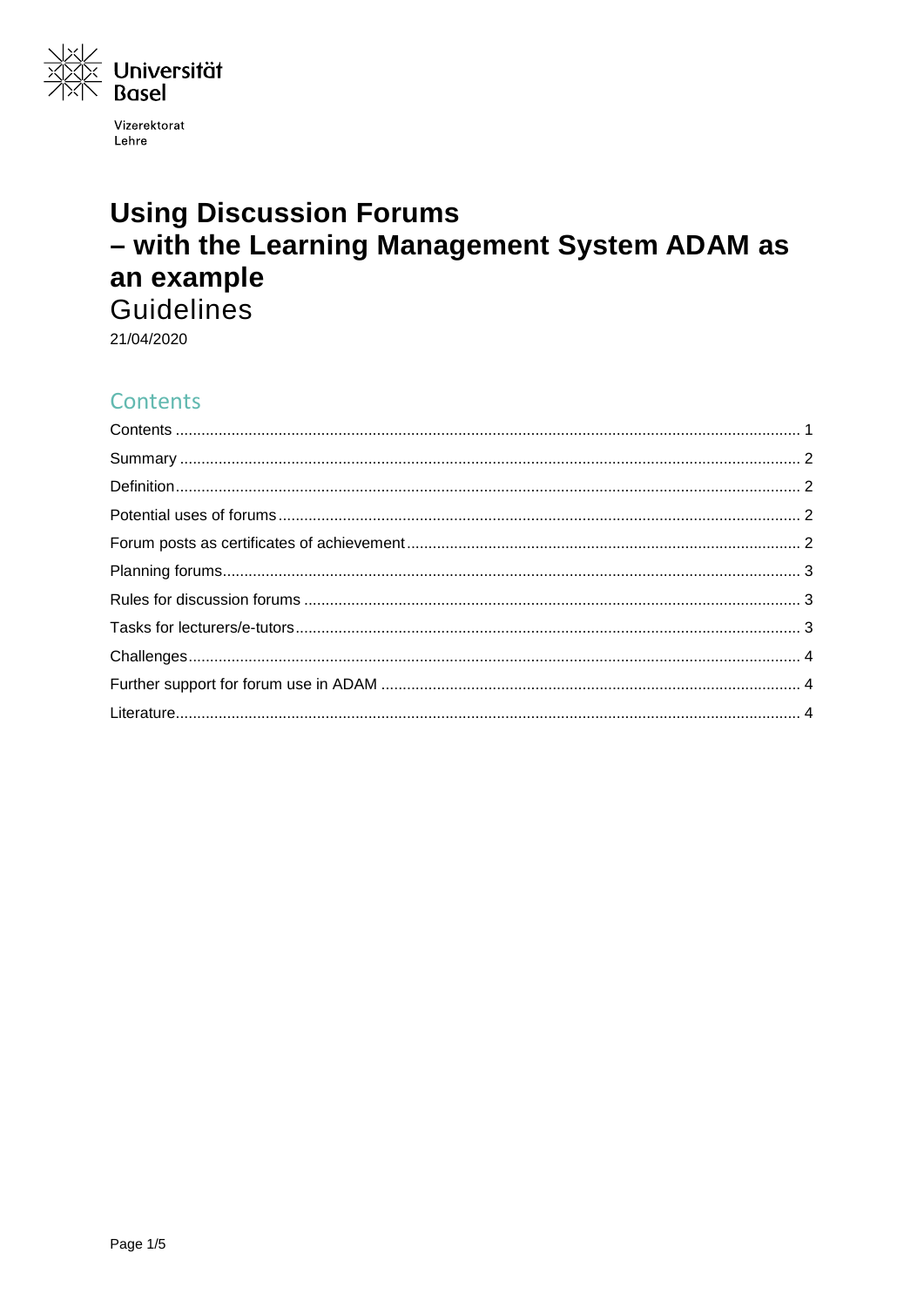## <span id="page-1-0"></span>**Summary**

These guidelines highlight opportunities to successfully incorporate forums into your teaching and increase educational value. They supplement the section of the ADAM guide about the technical implementation of forums.

Forums are used for asynchronous online communication. To become an integral part of your course and encourage students to use them, they must fulfill a clear purpose; this can range from organizational announcements to debates on specific subjects or discussion of students' work. Depending on the educational scenario, forum posts by students can also be recognized as certificate of achievement.

A clear concept for including forums in your teaching as well as rules on forum use and interpersonal communication will make it easier for you and your students to make use of forums. As a lecturer or etutor, you will nevertheless be required to find various ways of stimulating discussions and keeping them on track. The "Challenges" section offers tips for dealing with a range of difficult situations.

Links to the ADAM help page are provided at the end of these guidelines for technical support.

## <span id="page-1-1"></span>**Definition**

A forum is a place where users can exchange messages and/or conduct discussions via asynchronous communication. Students can debate topics they have chosen themselves or that have been assigned by the organizer. Web-based discussion forums increase flexibility and allow discussions to be coordinated at any time [\(https://www.e-teaching.org/didaktik/kommunikation/forum/index\\_html,](https://www.e-teaching.org/didaktik/kommunikation/forum/index_html) in German only, accessed 08/04/2020).

### <span id="page-1-2"></span>**Potential uses of forums**

For forums to be successful, students must accept their value. If a forum clearly benefits the course in a manner not possible with other, more accessible formats, then students will use it. Forums allow users to write texts, upload files and add comments, serving many different purposes in the process. Examples include:

- ― Organizational announcements ("noticeboard"),
- ― subject-based discussions, e.g. pro/con discussions,
- ― messages from lecturers,
- ― questions from students,
- ― group work,
- ― peer feedback or questions on student work,
- <span id="page-1-3"></span>― informal exchange of ideas ("cafeteria").

## **Forum posts as certificates of achievement**

If you wish to recognize forum posts (e.g. from a pro/con discussion) as certificate of achievement in your course, the following points are crucial:

- ― Define criteria for post content before the course begins.
- ― Set a minimum number of posts if necessary, but always prioritize quality over quantity.
- ― Set a timeframe for the discussion.
- ― If students are required to give feedback on their peers' work, stipulate who will give feedback to whom.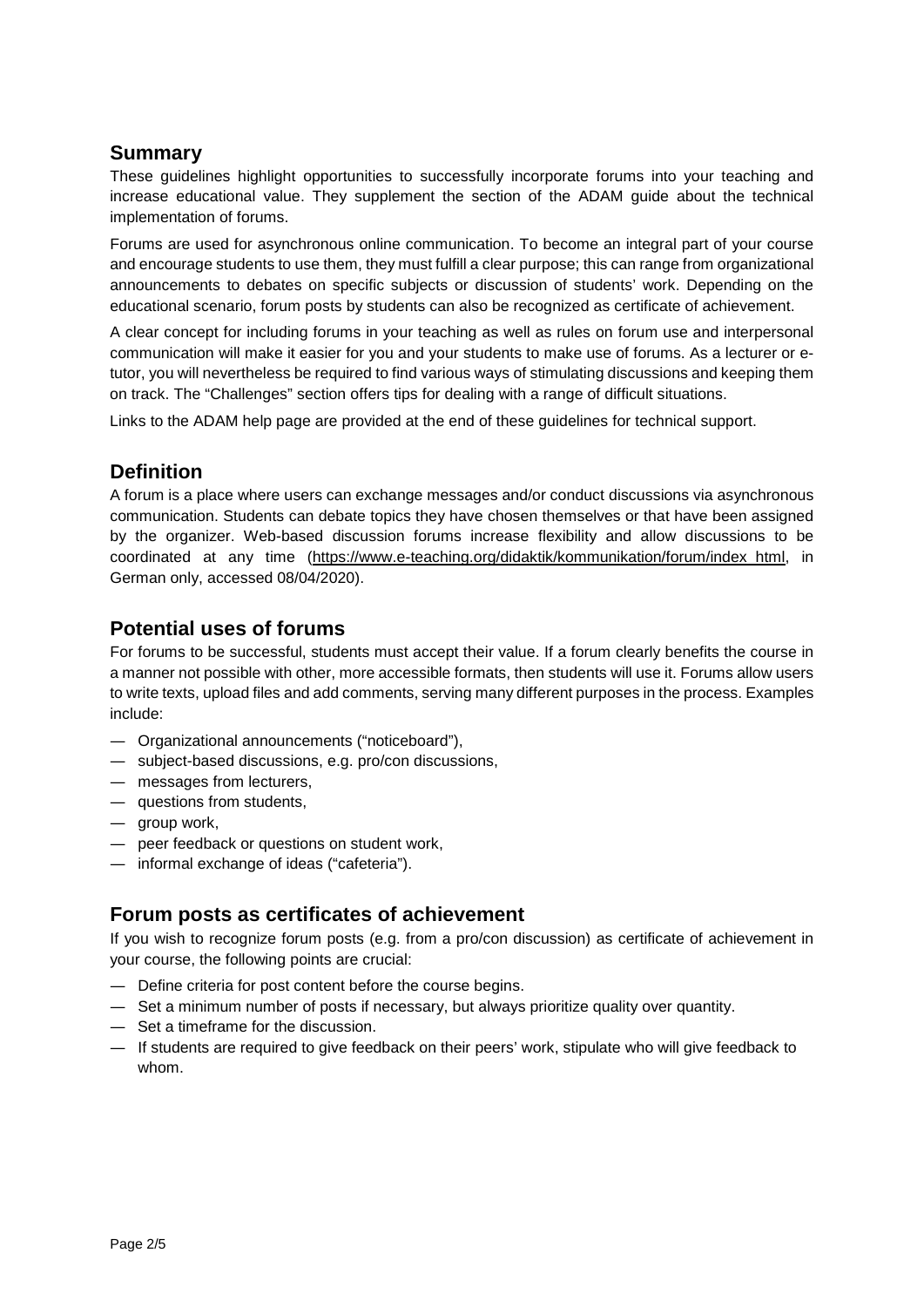## <span id="page-2-0"></span>**Planning forums**

- ― Develop a concept in good time that will allow you to use one or more forums to optimally support the objectives of your course.
- ― Set up separate forums for different purposes (see possibilities listed above) and make the aim of the forum clear to students by choosing an appropriate name and adding a short description. This will create the necessary transparency through to the end of the semester, even if there are extensive contributions from students.
- ― If you work in a team, assign forum supervisor roles before the course begins.
- ― Agree a timeframe for replying to students' posts (e.g. within 24 hours on working days) and pass on this information to the students.
- ― Remember that asynchronous communication in forums is more time-consuming than classroom discussions and take this into account when designing your tasks.
- ― Weekly summaries are a good way to add structure to forum activities; ideally, summaries should be uploaded on the same day every week to a forum selected in advance.
- ― Empty forums are not particularly inviting. Generally speaking, it should not be left to the students to speak up. Launch each forum with an opening post, preferably containing an easy task or a question to get the discussion started.

## <span id="page-2-1"></span>**Rules for discussion forums**

- ― At the start of the course, set communication rules with your students and compose a netiquette policy. You can find netiquette examples online (e.g. [https://wb-web.de/material/medien/die](https://wb-web.de/material/medien/die-netiquette-eine-vorlage-fur-regeln-zur-legalen-und-fairen-kommunikation.html)[netiquette-eine-vorlage-fur-regeln-zur-legalen-und-fairen-kommunikation.html,](https://wb-web.de/material/medien/die-netiquette-eine-vorlage-fur-regeln-zur-legalen-und-fairen-kommunikation.html) in German only). Most of these templates are designed for the public sphere, but can be adapted to the forum work in your course and prove very useful. Make sure to incorporate all points important for students.
- ― When posting, be aware that you are a role model for your students.
- ― Set out formal criteria for forum posts as well (length of posts, conciseness, linguistic style, correct language, etc.).
- ― It is particularly important to choose a specific title for every thread (or "Topic" in ADAM) for example, "Submission deadline for exercise 2", rather than something general like "Organizational question".
- ― The written word cannot convey gestures or facial expressions. Emoticons can be used to communicate feelings but should not be overused, particularly in professional forums. This may be a good opportunity to practice sharing feelings through language.
- ― To ensure that students stay up to date with forum discussions, activate notifications for all forum users via "Settings / Notification preselected for all Workspace/group members". The students will then receive automatic email notifications when new messages are posted and will not need to log into the learning environment all the time.

Alternatively, inform your students that ADAM has a forum subscription option and let them decide whether to activate email notifications for new posts.

― Don't get involved in ongoing discussions too soon. Experience shows that if the lecturer intervenes, many students will consider the discussion to have ended.

## <span id="page-2-2"></span>**Tasks for lecturers/e-tutors**

Help students to feel comfortable and encourage them to actively participate throughout the course by maintaining an online presence and posting on the forum. Your duties include the following social, subject-related, educational, organizational and technical tasks:

- ― Create a positive working atmosphere
- ― Establish social connections between the students (form a learning community)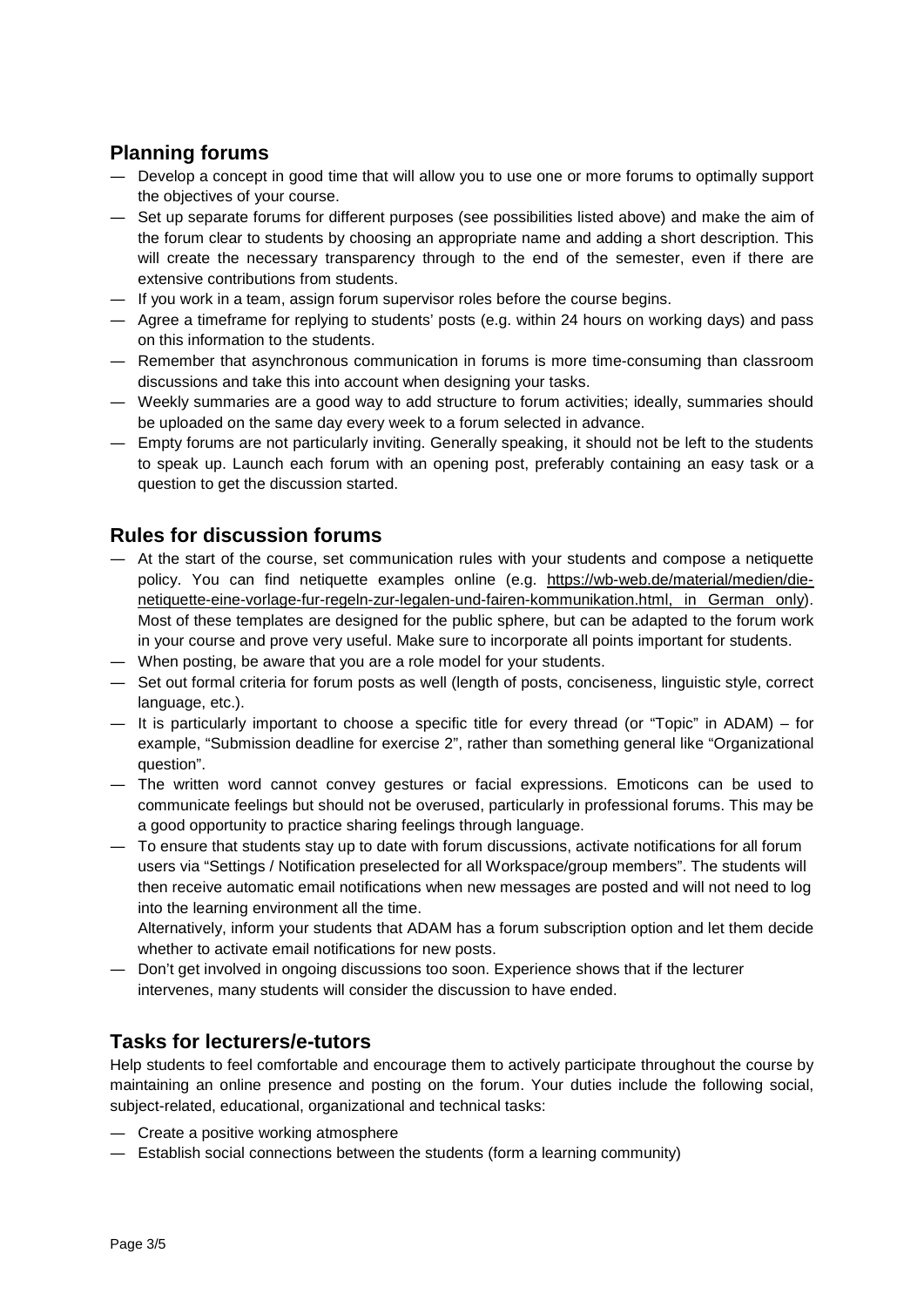- ― Clarify questions on learning material content
- ― Provide an expert perspective in group discussions
- ― Inform students about additional learning materials
- ― Aid communications (e.g. steer the discussion back to the topic)
- ― Intervene if netiquette is breached and resolve any serious differences of opinion
- ― Track and, if necessary, document learning activities for subsequent feedback
- ― Assess results
- ― Summarize discussions if necessary
- ― Provide technical assistance to students using the forums, the Learning Management System ADAM and any other tools used

If you would like to explore e-moderation in more depth, texts such as Bett & Gaiser (2010) and Salmon (2000) and (2002) take a comprehensive look at the topic.

## <span id="page-3-0"></span>**Challenges**

Unlike face-to-face communication, online communication within a forum lacks social cues and can sometime prove challenging. There may be various reasons why discussions do not take off or come to a halt, and why participants fail to obey the rules (see Häfele & Maier-Häfele, 2005, p. 47):

- ― *A newly opened forum contains no posts.* Students may not be sure what exactly is expected of them. Ask them and be more specific if necessary.
- ― *Only a few students are participating in the forum.* Most students have not yet grown accustomed to conducting discussions in writing and online. Try to help them overcome their inhibitions. You will find some good suggestions in Christian Spannagel's blog (Professor of Mathematics and Didactics, Heidelberg University of Education): [https://cspannagel.wordpress.com/2011/07/29/wie-belebt-man-ein-veranstaltungsbegleitendes](https://cspannagel.wordpress.com/2011/07/29/wie-belebt-man-ein-veranstaltungsbegleitendes-forum/)[forum/](https://cspannagel.wordpress.com/2011/07/29/wie-belebt-man-ein-veranstaltungsbegleitendes-forum/) (in German only, accessed 20/03/2020).
- ― *Some students participate in the beginning, and then are never heard from again.* Students may withdraw for a number of reasons – they might lack motivation, have other competing priorities, worry about making mistakes or struggle to find the time. Whatever the case, send them a personal email to find out what's happening.
- ― *Discussions gradually tail off.* If you have not posted for a while, students might assume that the discussion has finished. Ask questions and get the conversation moving again.
- ― *The tone of the posts is inappropriate.* This is rare in the higher education environment, but in a lively discussion, students might post too quickly without checking their messages first. Intervene if you notice that the forum atmosphere is at risk of shifting. Make it clear that the forum should remain a positive place that supports the learning experience and highlight the communication rules defined in the netiquette policy.

## <span id="page-3-1"></span>**Further support for forum use in ADAM**

- ― Instructions for the "Forum" function in the ADAM Wegweiser in the ADAM help section: [https://adam.unibas.ch/goto\\_adam\\_wiki\\_wpage\\_90\\_545096.html](https://adam.unibas.ch/goto_adam_wiki_wpage_90_545096.html) (in German only)
- ― At the end of the "Bausteine" section on the FAQ page in the ADAM help section: [https://adam.unibas.ch/goto\\_adam\\_wiki\\_wpage\\_77\\_548946.html](https://adam.unibas.ch/goto_adam_wiki_wpage_77_548946.html) (in German only)

#### <span id="page-3-2"></span>**Literature**